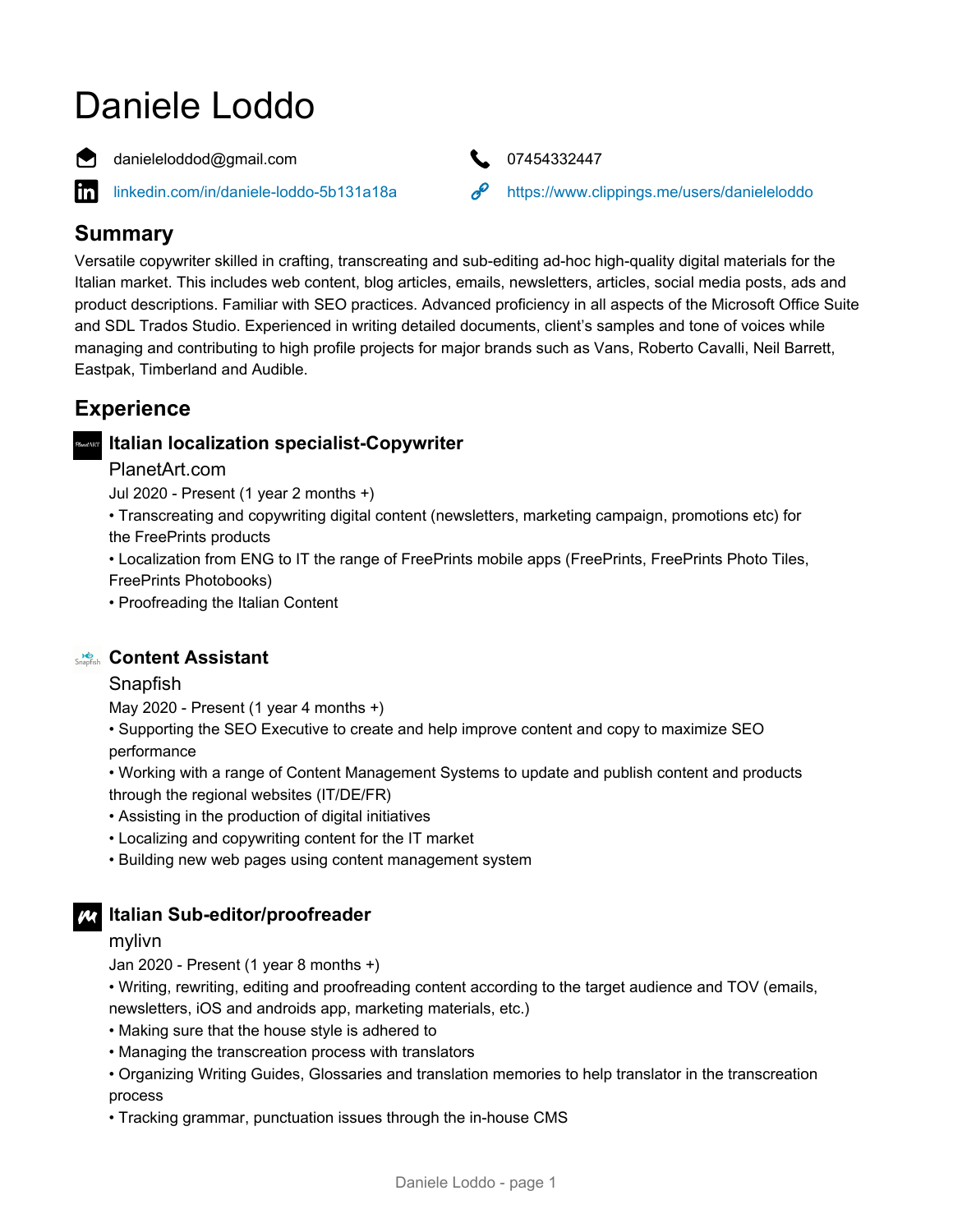#### **Italian Copywriter-Transcreator**

#### Croud - Performance Marketing Agency of the Year

Aug 2019 - Present (2 years 1 month +)

- Transcreating and copywriting digital content, newsletters, meta descriptions for a variety of brands
- (Eastpak, Kipling, Levi's, Timberland, Audible, The North Face, Napapijri, Vans, Wrangler)
- Proofreading Italian content for clients presentation
- Crafting sample and brief for the new clients
- Localization from English to Italian
- Keywords Research and Localization for the Italian Market
- SEO Optimization

## **Italian Copywriter**

#### **Stickyeyes**

Jun 2019 - Present (2 years 3 months +)

- Writing informative articles and blog post for a variety of niches (Sport, gambling. Technology)
- Researching information about the target audience and new topics
- Creating engaging copies for the Italian market
- Writing content that adhere to SEO practices

## **Marketing Consultant**

FL MARKETING LIMITED

Jan 2015 - Present (6 years 8 months +)

- Post creation and management for social media including Facebook and Instagram.
- Translate, edit and proofread promotional materials and ad-hoc content for marketing campaign.
- Email localization.
- Website copywriting.

## **Italian Copywriter/Transcreator**

#### FARFETCH

Sep 2017 - Apr 2020 (2 years 8 months)

• Crafting samples and briefs for clients

• Setting up the tone of voice for the Italian new brands' site (Modes, Neil Barrett, Roberto Cavalli, Eraldo).

- Ensuring tone of voice and terminology is kept consistent across the Italian language
- Tracking and sub-editing Italian content
- Working with other team members to complete special projects and to achieve project deadlines.

## **Content Translator**

#### FARFETCH

Jun 2017 - Sep 2017 (4 months)

• Tracking and correcting defects of the product descriptions.

• Tracking and correcting any mistranslation of the Italian web content, editorials and social media posts.

• Translating a different range of content from English to Italian.